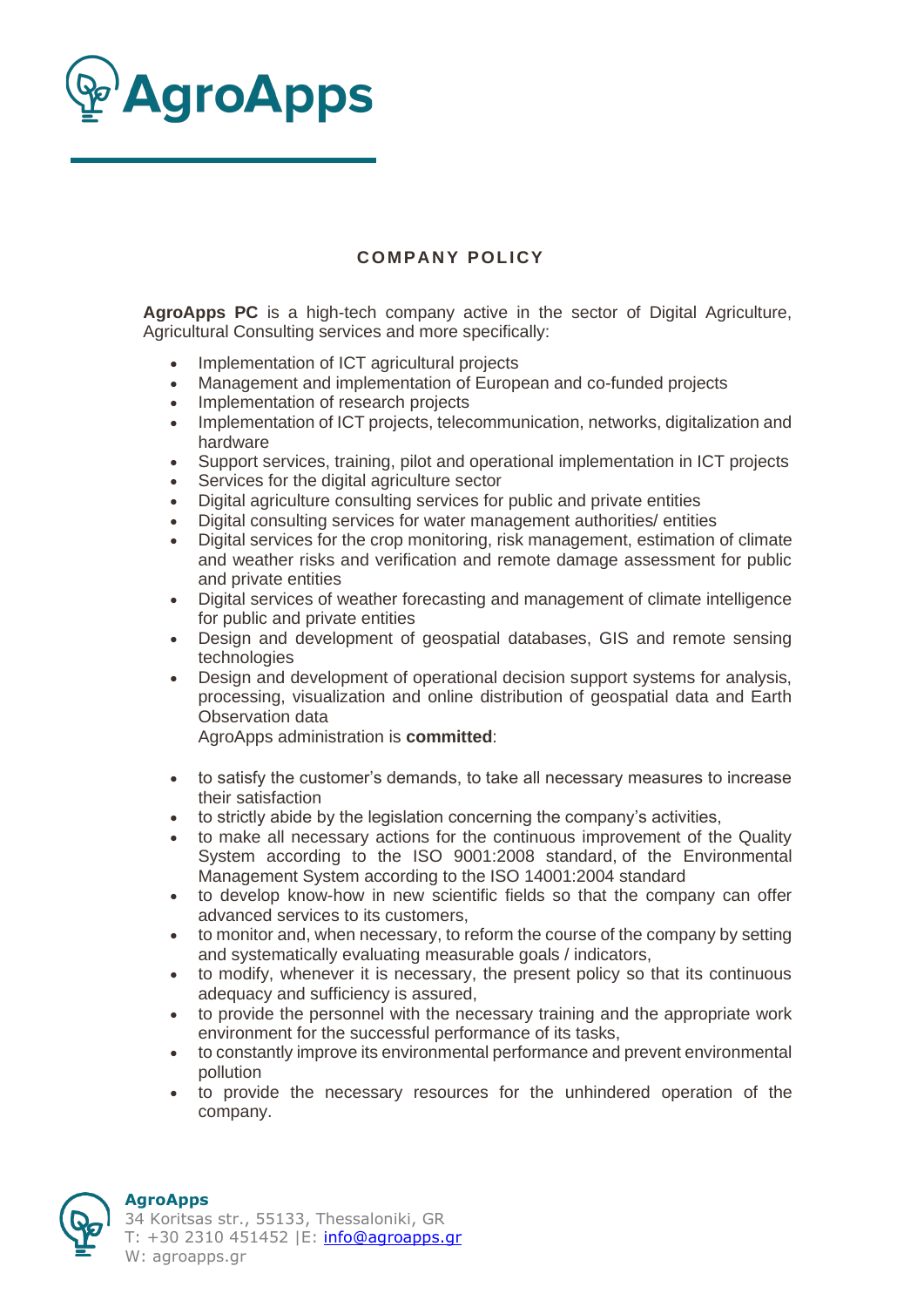

The Company's **goals** are the following:

- customers' demands and expectations satisfaction,
- efficient and effective project implementation,
- reinforcement of environmental public information and environmental awareness of its partners and customers,
- protection of the environment through (as much as possible) reduced use of natural resources and recycling,
- constant improvement of financial figures,
- constant improvement in all sectors
- P. Symeonidou

Managing Director

AgroApps has completed the environmental management program and achieved to accomplish 100% of the goals set for 2021.

| <b>Environmental</b><br><b>Management Program</b> | <b>Goals 2020</b>                                                                         | <b>Results 2020</b>                                       |
|---------------------------------------------------|-------------------------------------------------------------------------------------------|-----------------------------------------------------------|
| <b>Recycling batteries</b>                        | 100% disposal for recycling                                                               | 100% disposal for recycling                               |
| <b>Recycling package</b>                          | 140 It removal of packages per<br>employee                                                | 140,52 It removal of packages<br>per employee             |
| <b>Energy saving</b>                              | 10% annual decrease of energy<br>consumption per employee                                 | 16% annual decrease of energy<br>consumption per employee |
| <b>Recycling paper</b>                            | 0,8 kg paper removal per<br>employee -> Goal review: 1,6 kg<br>paper removal per employee | 1,01 kg paper removal per<br>employee                     |
| <b>Recycling/reusing</b><br>empty ink packages    | 100% disposal for recycling or<br>refilling                                               | 100% disposal for recycling or<br>refilling               |